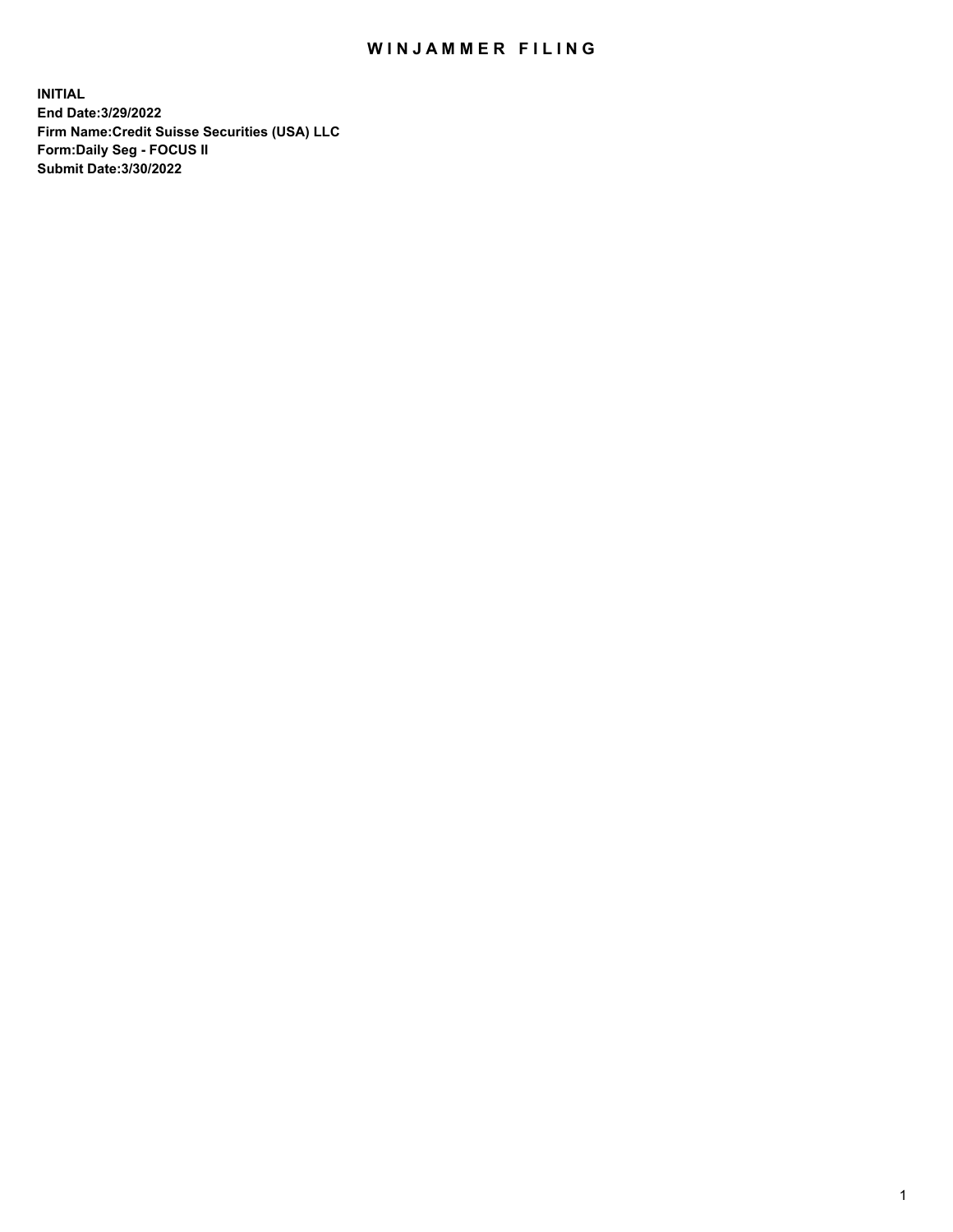**INITIAL**

## **End Date:3/29/2022 Firm Name:Credit Suisse Securities (USA) LLC Form:Daily Seg - FOCUS II Submit Date:3/30/2022**

## **Daily Segregation - Cover Page**

| Name of Company<br><b>Contact Name</b>                                                                                                                                                                                                                                                                                         | <b>Credit Suisse Securities (USA)</b><br><u>LLC</u><br><b>Alexander Baptiste</b> |
|--------------------------------------------------------------------------------------------------------------------------------------------------------------------------------------------------------------------------------------------------------------------------------------------------------------------------------|----------------------------------------------------------------------------------|
| <b>Contact Phone Number</b>                                                                                                                                                                                                                                                                                                    | 919-994-6223                                                                     |
| <b>Contact Email Address</b>                                                                                                                                                                                                                                                                                                   | alexander.baptiste@credit-suiss<br>e.com                                         |
| FCM's Customer Segregated Funds Residual Interest Target (choose one):<br>a. Minimum dollar amount: ; or<br>b. Minimum percentage of customer segregated funds required:% ; or<br>c. Dollar amount range between: and; or<br>d. Percentage range of customer segregated funds required between:% and%.                         | $\frac{\frac{0}{5}}{\frac{0}{0}}$<br>0 <sub>0</sub>                              |
| FCM's Customer Secured Amount Funds Residual Interest Target (choose one):<br>a. Minimum dollar amount: ; or<br>b. Minimum percentage of customer secured funds required:%; or<br>c. Dollar amount range between: and; or<br>d. Percentage range of customer secured funds required between:% and%.                            | $\frac{0}{5}$<br>$\underline{0}$<br>$\underline{0}$<br>0 <sub>0</sub>            |
| FCM's Cleared Swaps Customer Collateral Residual Interest Target (choose one):<br>a. Minimum dollar amount: ; or<br>b. Minimum percentage of cleared swaps customer collateral required:% ; or<br>c. Dollar amount range between: and; or<br>d. Percentage range of cleared swaps customer collateral required between:% and%. | $\frac{0}{5}$<br>0 <sub>0</sub><br>0 <sub>0</sub>                                |

Attach supporting documents CH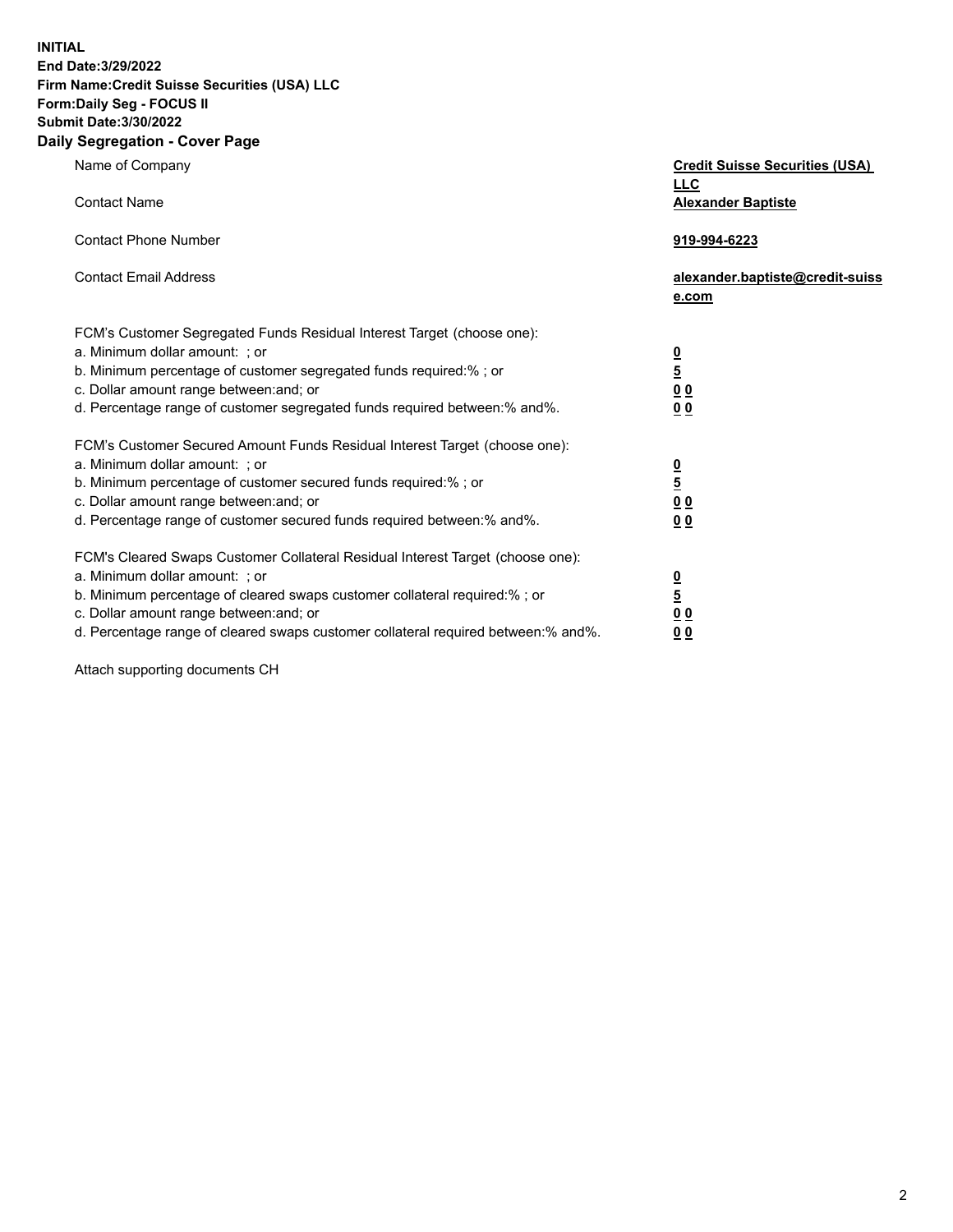**INITIAL End Date:3/29/2022 Firm Name:Credit Suisse Securities (USA) LLC Form:Daily Seg - FOCUS II Submit Date:3/30/2022**

## **Daily Segregation - Secured Amounts**

|     | Foreign Futures and Foreign Options Secured Amounts                                         |                                   |
|-----|---------------------------------------------------------------------------------------------|-----------------------------------|
|     | Amount required to be set aside pursuant to law, rule or regulation of a foreign            | $0$ [7305]                        |
|     | government or a rule of a self-regulatory organization authorized thereunder                |                                   |
| 1.  | Net ledger balance - Foreign Futures and Foreign Option Trading - All Customers             |                                   |
|     | A. Cash                                                                                     | 3,205,182,525 [7315]              |
|     | B. Securities (at market)                                                                   | 30,240,654 [7317]                 |
| 2.  | Net unrealized profit (loss) in open futures contracts traded on a foreign board of trade   | -1,559,215,456 [7325]             |
| 3.  | Exchange traded options                                                                     |                                   |
|     | a. Market value of open option contracts purchased on a foreign board of trade              | 9,480,655 [7335]                  |
|     | b. Market value of open contracts granted (sold) on a foreign board of trade                | $0$ [7337]                        |
| 4.  | Net equity (deficit) (add lines 1. 2. and 3.)                                               | 1,685,688,378 [7345]              |
| 5.  | Account liquidating to a deficit and account with a debit balances - gross amount           | 206,850,954 [7351]                |
|     | Less: amount offset by customer owned securities                                            | -206,836,551 [7352] 14,403 [7354] |
| 6.  | Amount required to be set aside as the secured amount - Net Liquidating Equity              | 1,685,702,781 [7355]              |
|     | Method (add lines 4 and 5)                                                                  |                                   |
| 7.  | Greater of amount required to be set aside pursuant to foreign jurisdiction (above) or line | 1,685,702,781 [7360]              |
|     | 6.                                                                                          |                                   |
|     | FUNDS DEPOSITED IN SEPARATE REGULATION 30.7 ACCOUNTS                                        |                                   |
| 1.  | Cash in banks                                                                               |                                   |
|     | A. Banks located in the United States                                                       | 69,893,947 [7500]                 |
|     | B. Other banks qualified under Regulation 30.7                                              | 342,156,463 [7520] 412,050,410    |
|     |                                                                                             | [7530]                            |
| 2.  | Securities                                                                                  |                                   |
|     | A. In safekeeping with banks located in the United States                                   | 30,240,654 [7540]                 |
|     | B. In safekeeping with other banks qualified under Regulation 30.7                          | 0 [7560] 30,240,654 [7570]        |
| 3.  | Equities with registered futures commission merchants                                       |                                   |
|     | A. Cash                                                                                     | $0$ [7580]                        |
|     | <b>B.</b> Securities                                                                        | $0$ [7590]                        |
|     | C. Unrealized gain (loss) on open futures contracts                                         | $0$ [7600]                        |
|     | D. Value of long option contracts                                                           | $0$ [7610]                        |
|     | E. Value of short option contracts                                                          | 0 [7615] 0 [7620]                 |
| 4.  | Amounts held by clearing organizations of foreign boards of trade                           |                                   |
|     | A. Cash                                                                                     | $0$ [7640]                        |
|     | <b>B.</b> Securities                                                                        | $0$ [7650]                        |
|     | C. Amount due to (from) clearing organization - daily variation                             | $0$ [7660]                        |
|     | D. Value of long option contracts                                                           | $0$ [7670]                        |
|     | E. Value of short option contracts                                                          | 0 [7675] 0 [7680]                 |
| 5.  | Amounts held by members of foreign boards of trade                                          |                                   |
|     | A. Cash                                                                                     | 3,255,584,970 [7700]              |
|     | <b>B.</b> Securities                                                                        | $0$ [7710]                        |
|     | C. Unrealized gain (loss) on open futures contracts                                         | -1,650,231,838 [7720]             |
|     | D. Value of long option contracts                                                           | 9,480,655 [7730]                  |
|     | E. Value of short option contracts                                                          | 0 [7735] 1,614,833,787 [7740]     |
| 6.  | Amounts with other depositories designated by a foreign board of trade                      | $0$ [7760]                        |
| 7.  | Segregated funds on hand                                                                    | $0$ [7765]                        |
| 8.  | Total funds in separate section 30.7 accounts                                               | 2,057,124,851 [7770]              |
| 9.  | Excess (deficiency) Set Aside for Secured Amount (subtract line 7 Secured Statement         | 371,422,070 [7380]                |
|     | Page 1 from Line 8)                                                                         |                                   |
| 10. | Management Target Amount for Excess funds in separate section 30.7 accounts                 | 84,285,139 [7780]                 |

11. Excess (deficiency) funds in separate 30.7 accounts over (under) Management Target **287,136,931** [7785]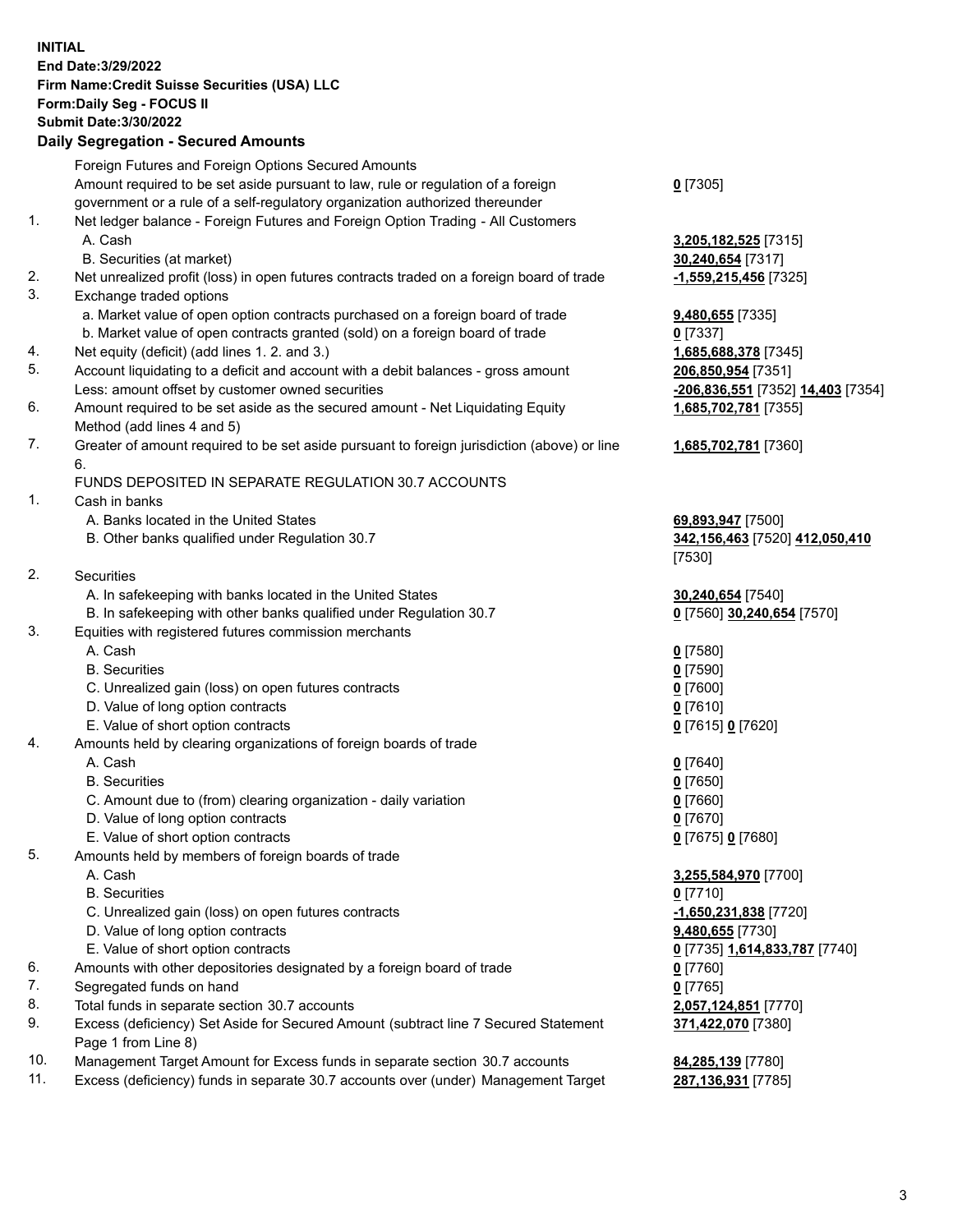**INITIAL End Date:3/29/2022 Firm Name:Credit Suisse Securities (USA) LLC Form:Daily Seg - FOCUS II Submit Date:3/30/2022 Daily Segregation - Segregation Statement** SEGREGATION REQUIREMENTS(Section 4d(2) of the CEAct) 1. Net ledger balance A. Cash **1,089,224,259** [7010] B. Securities (at market) **391,406,263** [7020] 2. Net unrealized profit (loss) in open futures contracts traded on a contract market **-134,503,950** [7030] 3. Exchange traded options A. Add market value of open option contracts purchased on a contract market **96,296,663** [7032] B. Deduct market value of open option contracts granted (sold) on a contract market **-73,404,076** [7033] 4. Net equity (deficit) (add lines 1, 2 and 3) **1,369,019,159** [7040] 5. Accounts liquidating to a deficit and accounts with debit balances - gross amount **32,245,276** [7045] Less: amount offset by customer securities **-32,245,073** [7047] **203** [7050] 6. Amount required to be segregated (add lines 4 and 5) **1,369,019,362** [7060] FUNDS IN SEGREGATED ACCOUNTS 7. Deposited in segregated funds bank accounts A. Cash **293,545,015** [7070] B. Securities representing investments of customers' funds (at market) **0** [7080] C. Securities held for particular customers or option customers in lieu of cash (at market) **364,805,063** [7090] 8. Margins on deposit with derivatives clearing organizations of contract markets A. Cash **832,200,546** [7100] B. Securities representing investments of customers' funds (at market) **0** [7110] C. Securities held for particular customers or option customers in lieu of cash (at market) **26,601,200** [7120] 9. Net settlement from (to) derivatives clearing organizations of contract markets **3,324,893** [7130] 10. Exchange traded options A. Value of open long option contracts **96,296,663** [7132] B. Value of open short option contracts **-73,404,076** [7133] 11. Net equities with other FCMs A. Net liquidating equity **152,153** [7140] B. Securities representing investments of customers' funds (at market) **0** [7160] C. Securities held for particular customers or option customers in lieu of cash (at market) **0** [7170] 12. Segregated funds on hand **0** [7150] 13. Total amount in segregation (add lines 7 through 12) **1,543,521,457** [7180] 14. Excess (deficiency) funds in segregation (subtract line 6 from line 13) **174,502,095** [7190] 15. Management Target Amount for Excess funds in segregation **68,450,968** [7194]

16. Excess (deficiency) funds in segregation over (under) Management Target Amount Excess

**106,051,127** [7198]